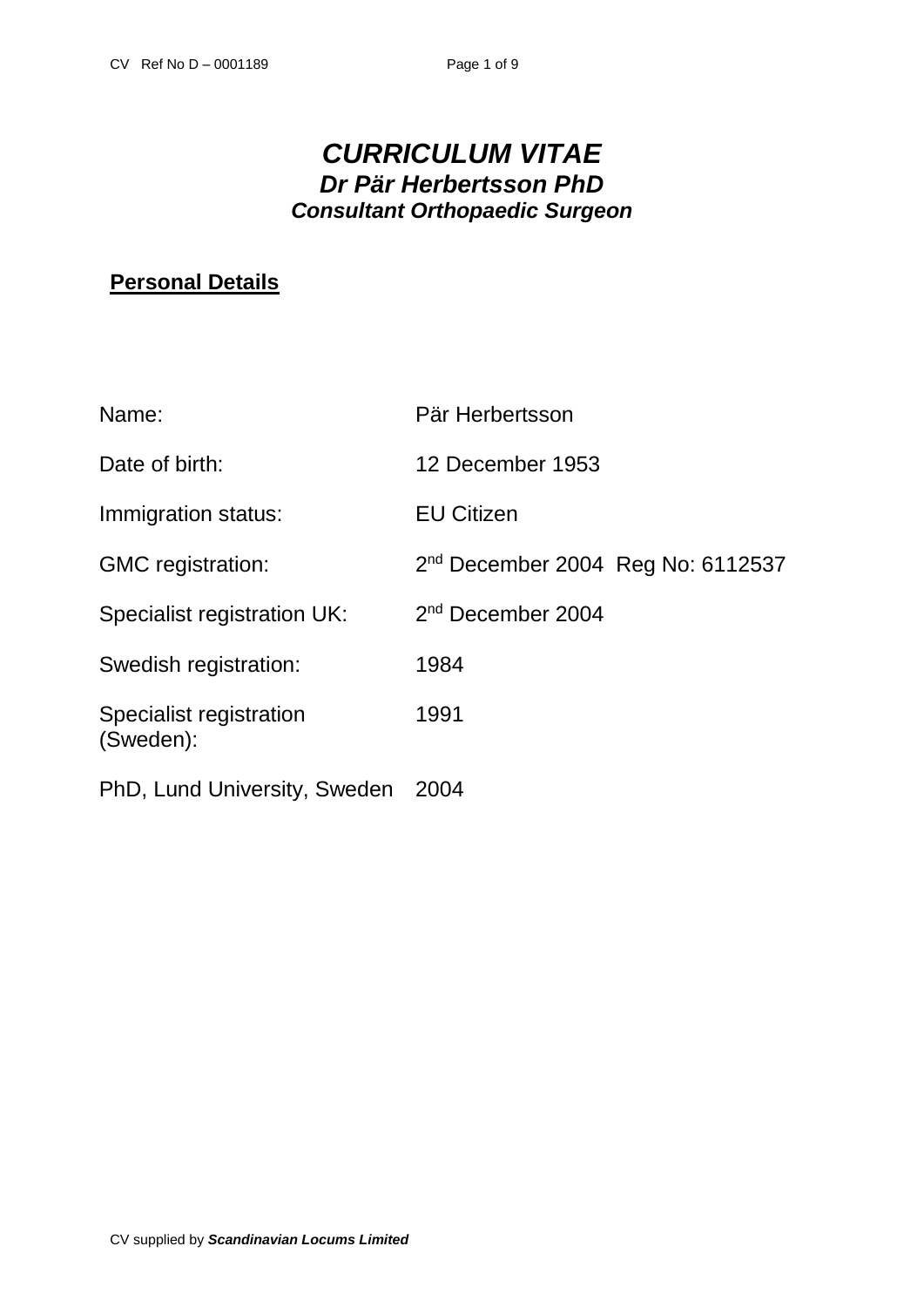# **Abstract**

Ever since I became a specialist in Orthopaedic surgery, I have done more than 300 surgeries per year. During the years 1995-2002, I made 100 hips and 50 knee prosthesis per year and in addition, more than 150 arthroscopic operations. During 2003-2006 I have changed my interest somewhat and I am specializing more in sports injuries. Due to my focus on sports injuries I have only had time to do about 30 hips and 30 knee arthroplastics per year. From 2007 to 2012 I have done 100 ACLreconstructions a year, 400 arthroscopics operations with meniscus tears and cartilage damage and 50 ankle and footoperations and 50 other operations as elbowsurgery and fasciotomies and some acute trauma operations. The past 6 years I have changed my interest again and work at an privat clinic and I am specializing more in sports injuries. Due to my focus on sports injuries I have only had time to do a few hips and knee arthroplastics at this time and about 250 outpatient surgeries .

# **Qualifications**

| January 1981  | <b>Medical Degree</b>                                      |
|---------------|------------------------------------------------------------|
| January 1984  | Registered Doctor, Sweden                                  |
| December 1991 | Board Examinations (Orthopaedic Surgery) Specialist        |
|               | Registration, Sweden                                       |
| May<br>1996   | Swedish Society of Orthopaedics Surgery 5-years consultans |

# **Current Post**

| August 2012 – Present  | OrthoCenter Skåne, Malmö, SWEDEN |
|------------------------|----------------------------------|
| Consultant Orthopaedic |                                  |
| Surgeon / Lecturer     |                                  |

# **Previous Post**

| January 2007 – August 2012<br><b>Consultant Orthopaedic</b><br>Surgeon / Lecturer | University Hospital. Lund, Sweden                                       |
|-----------------------------------------------------------------------------------|-------------------------------------------------------------------------|
| October 2001 - Jan 2007<br><b>Consultant Orthopaedic</b><br>Surgeon / Lecturer    | University Hospital, Malmö, Sweden                                      |
| March 1995 - Sept 2001<br><b>Consultant Orthopaedic</b><br>Surgeon                | Orthopaedic Department, Angelholm Hospital<br>Sweden                    |
| Sept 1992 – March 1995<br>Junior Consultant Orthopaedic<br>Surgeon                | <b>Orthopaedic Department, Lund University Hospital</b><br>Lund, Sweden |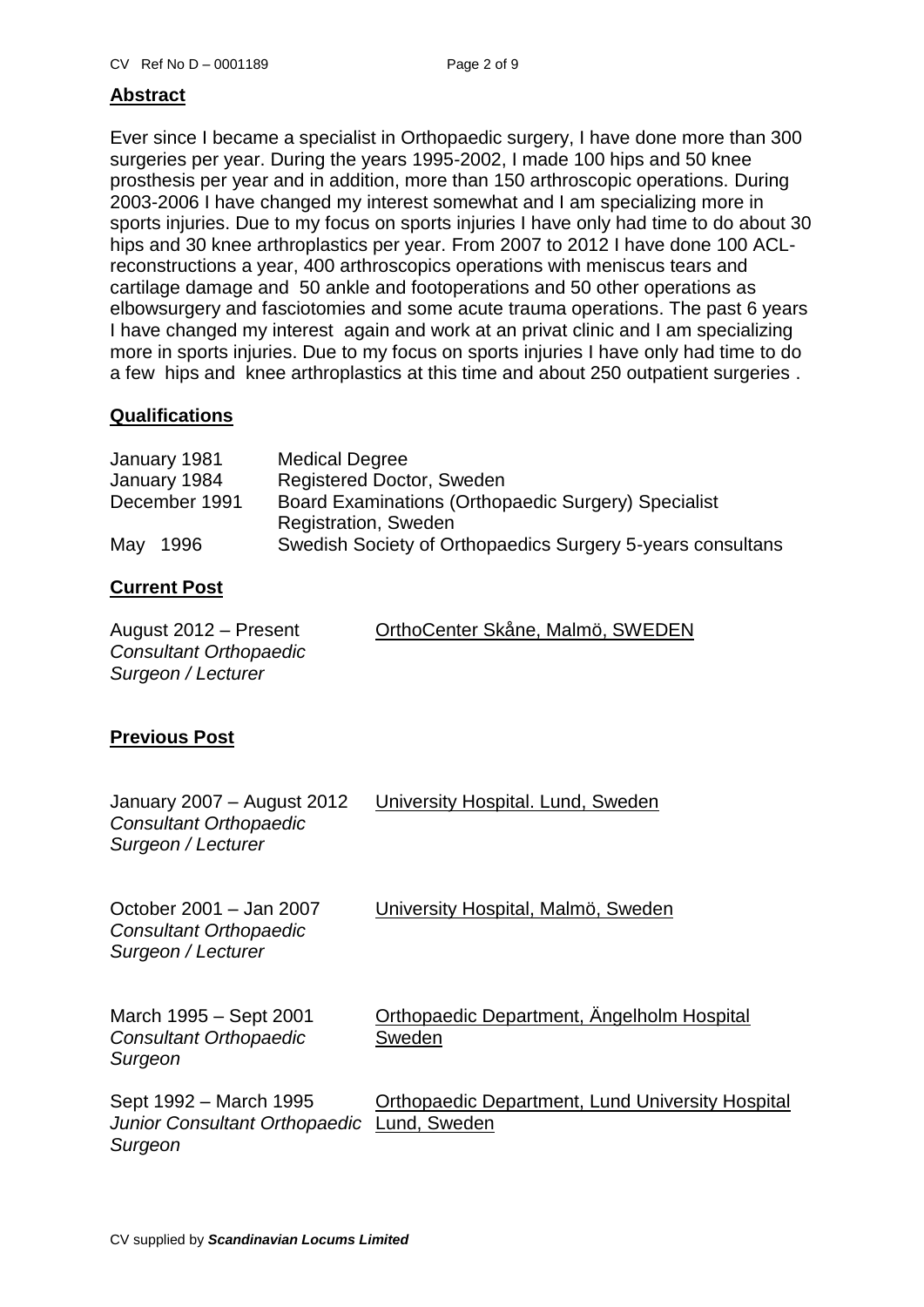| $CV$ Ref No D - 0001189                                          | Page 3 of 9                                                                                   |
|------------------------------------------------------------------|-----------------------------------------------------------------------------------------------|
| Junior Consultant Orthopaedic Sweden<br>Surgeon                  | February 1992 – August 1992 Orthopaedic Department, Helsingborg Hospital,                     |
| Nov 1987 – January 1992<br>SpR                                   | The Lund University and Satellite Area, Sweden<br>Specialist training in Orthopaedic Surgery. |
| January 1985 – October 1987 Southern Sweden<br>HO / SHO Rotation |                                                                                               |

# **Locums in UK**

| 13-18 Dec 2004 | Weston General Hospital, Weston-super-Mare |
|----------------|--------------------------------------------|
| $2005 - 2010$  | Beneden Hospital, UK                       |

# **Teaching**

I have since 1984 taught medical students, physical students and nurse students. During the past 25 years I have been responsible for the thematic day in ortophedics at the medical school and children's sports injury education at physical therapist education.

# **Academic Preparation**

PhD in Orthopaedics, University of Lund, Sweden, 2004 (Dissertation: Radial Head and Neck Fractures).

# **Publications**

**1. Andrén-Sandberg Å, Berg P-L, Fält M, Hallén M, Hassenius R, Herbertsson P, Johansson J, Johansson P-Å, Karlsson M, Lindstrand A, Löf L** Skaderisker i korpfotboll- bedömning efter 472 timmars observation.

Läkartidningen, 1984, volym 81, 45: 4171-4172

- **2. Herbertsson P, Fagher B.** Effect of Verapamil and Atenolol on Exercise Tolerance in 5000 m Cross-Country Running: A Double-Blind Cross-Over Study in Normal Humans. Journal of Cardiovascular Pharmacology, 1990, 16 : 23 - 27.
- **3. Herbertsson P, Adalberth K, Fridén T, Dahlgren N, Roos H, Ryd L, Lindstrand A.**

Anestesi vid artroskopisk kirurgi i knäleden - en randomiserad studie mellan lokal-bedövning och narkos/spinalanestesi. Spri rapport 1993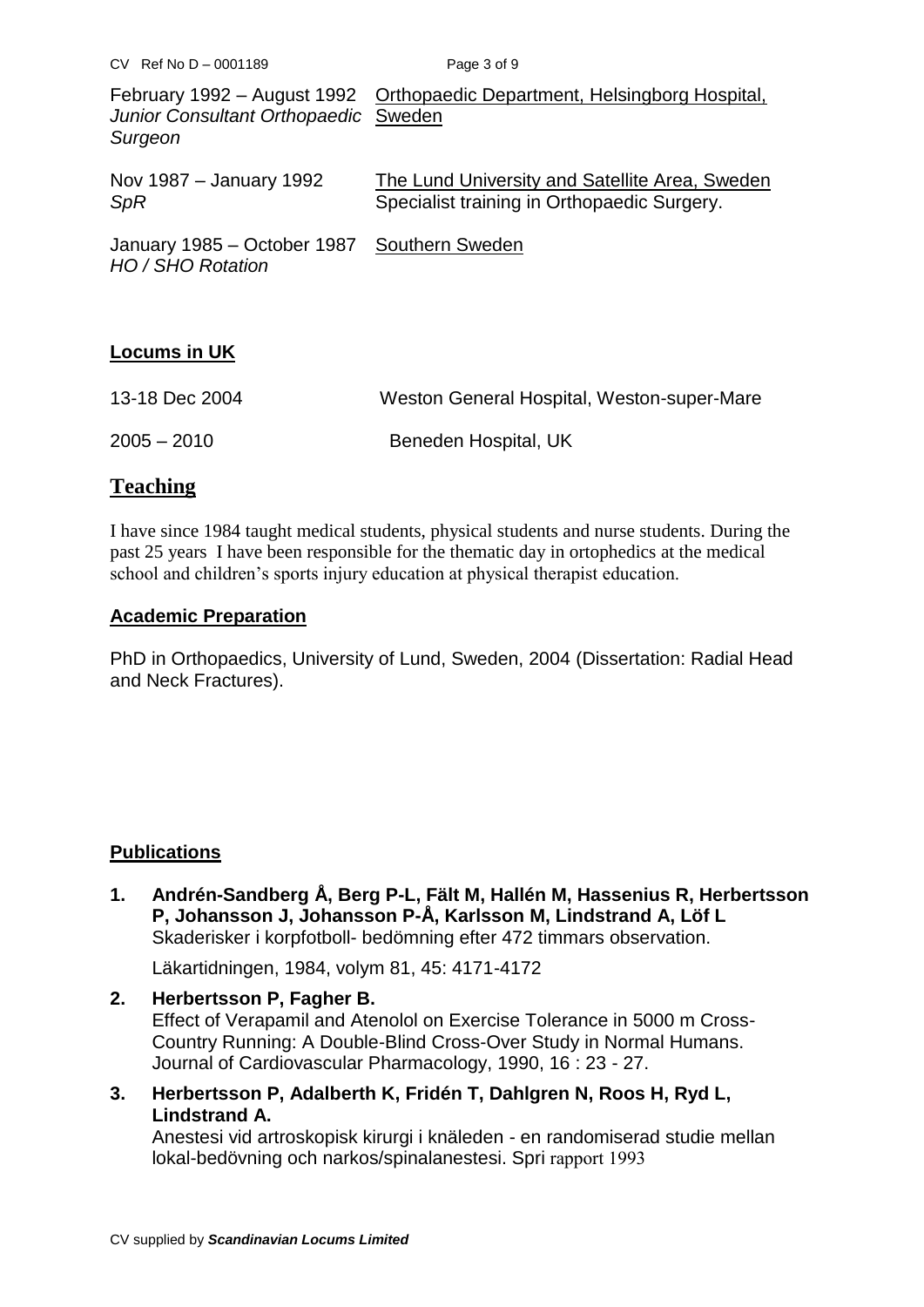# **4 Aspenberg P, Herbertsson P**

Periprosthetic bone resorption.

The Journal of Bone and Joint Surgery Br, Vol 78 B, No . 4 July 1996

# **5 Malmvik J. Herbertsson P. Josefsson PO. Hasserius R. Besjakov J. Karlsson M.**

 Fracture of the Radial Head and Neck, Mason Type II and III During Growth. Journal of Paediatric Orthopaedics B, 2003 Jan

# **6 Herbertsson P. Josefsson PO. Hasserius R. Besjakov J . Karlsson C. Karlsson M.**

Uncomplicated Mason type II and III fractures of the radial head and neck in adults. Along term follow up study.

The Journal of Bone and Joint Surgery Am, 2004 Mars

# **7 Herbertsson P. Josefsson PO. Hasserius R. Besjakov J . Karlsson M.**

Fractures of the radial head and neck treated with radial head excision.

The Journal of Bone and Joint Surgery Am, 2004 Sept

# **8****Herbertsson P. Josefsson PO. Hasserius R. Besjakov J . Karlsson C. Karlsson M.**

Displaced Mason type 1 fractures of the Radial head and neck in adults: a fifteen- to thirty-three year follow-up study.

J Shoulder Elbow Surg 2005 Jan-Febr.

# **9****Herbertsson P. Josefsson PO. Hasserius R. Besjakov J . Karlsson C. Karlsson M.**

Displaced fractures of the neck of the radius in adults. An excellent long term outcome.

J Bone Joint Surgery Br, 2006 May

## **10 Herbertsson P. Josefsson PO. Hasserius R. Besjakov J . Karlsson C. Karlsson M.**

Primary nonoperative treatment of moderately displaced two-part fractures of the radial head.

J Bone Joint Surg Am, 2006 September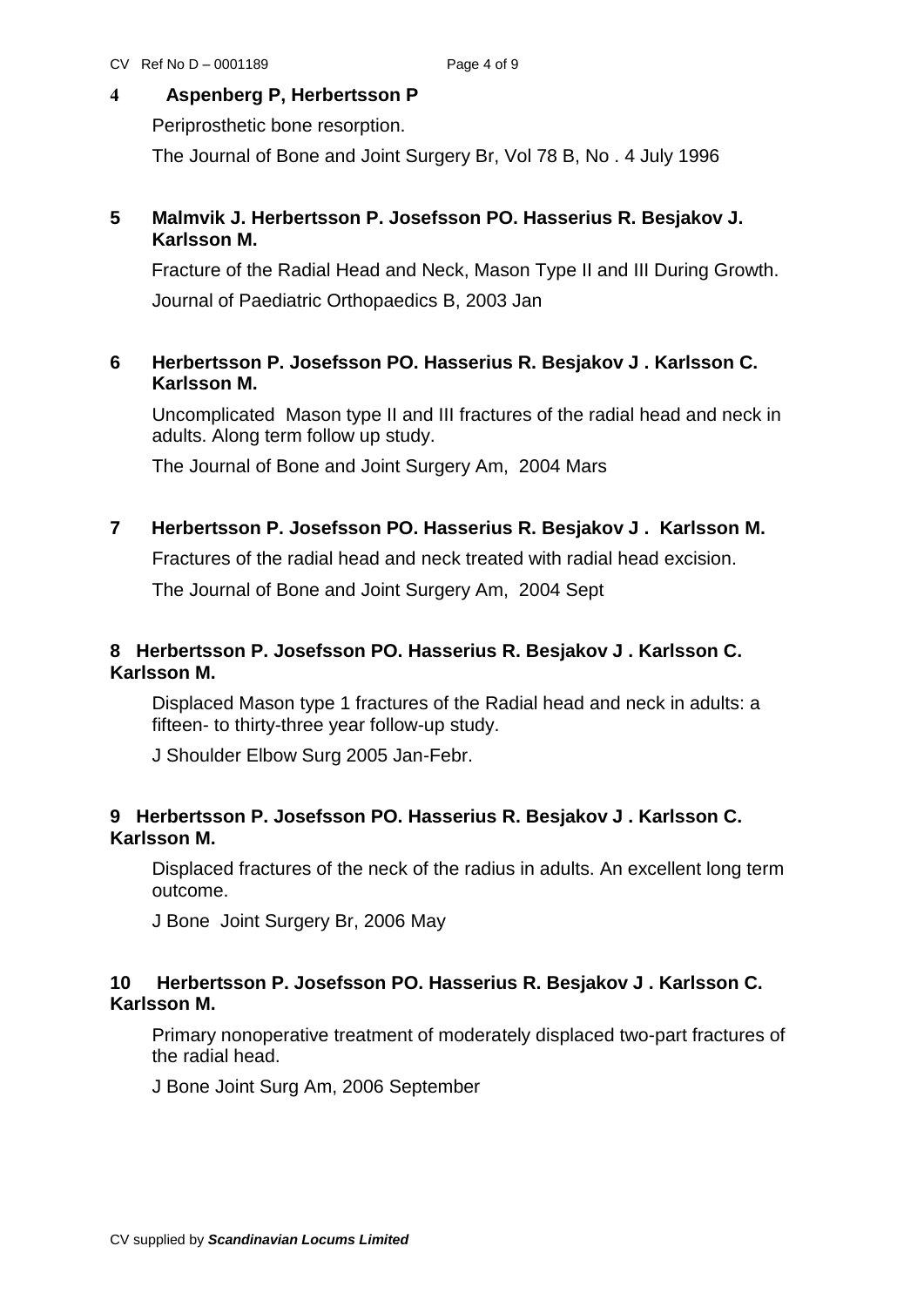## **11 Herbertsson P. Josefsson PO. Hasserius R. Besjakov J . Karlsson C. Karlsson M.**

Long-term outcome of displaced radial neck fractures in adulthood: 16-21 year follkow up of 5 patients treated with radial head excision.

A

# **12****Herbertsson P. Josefsson PO. Hasserius R. Besjakov J . Karlsson C. Karlsson M.**

Mason type IV fractures of the of the elbow: a 14-46 year follow up study. J Bone Joint Surg Br 2009 Nov

# **13****Herbertsson P. Josefsson PO. Hasserius R. Besjakov J . Karlsson C. Karlsson M.**

Comminuted fractures of the radial head.

Acta Orthop 2010 April

# **14****Ageberg E. Herbertsson P. Forsblad M. Roos E.**

Sex differences in patient –reported outcomes after anterior cruciate ligament reconstruction: data from the Swedish knee ligament register

Am J Sports Med 2010 July

# **15 Ehrenborg K. Heden B. Herbertsson P. Arheden H**

A longitudinal study on cardiac effects of deconditioning and physical reconditioning using the anterior cruciate ligamnent injury as a model.

Clinical Physiology and Functional Imaging November 2013

Free Lectures:

## **1. Andrén-Sandberg Å, Berg P-L, Fält M, Hallén M, Hassenius R, Herbertsson P, Johansson J, Johansson P-Å, Karlsson M, Lindstrand A, Löf L**

Intercompany soccer injuries during 472 hours playing.

Annual Spring Meeting of Swedish Society of Sports Medicine, Linköping, 1983.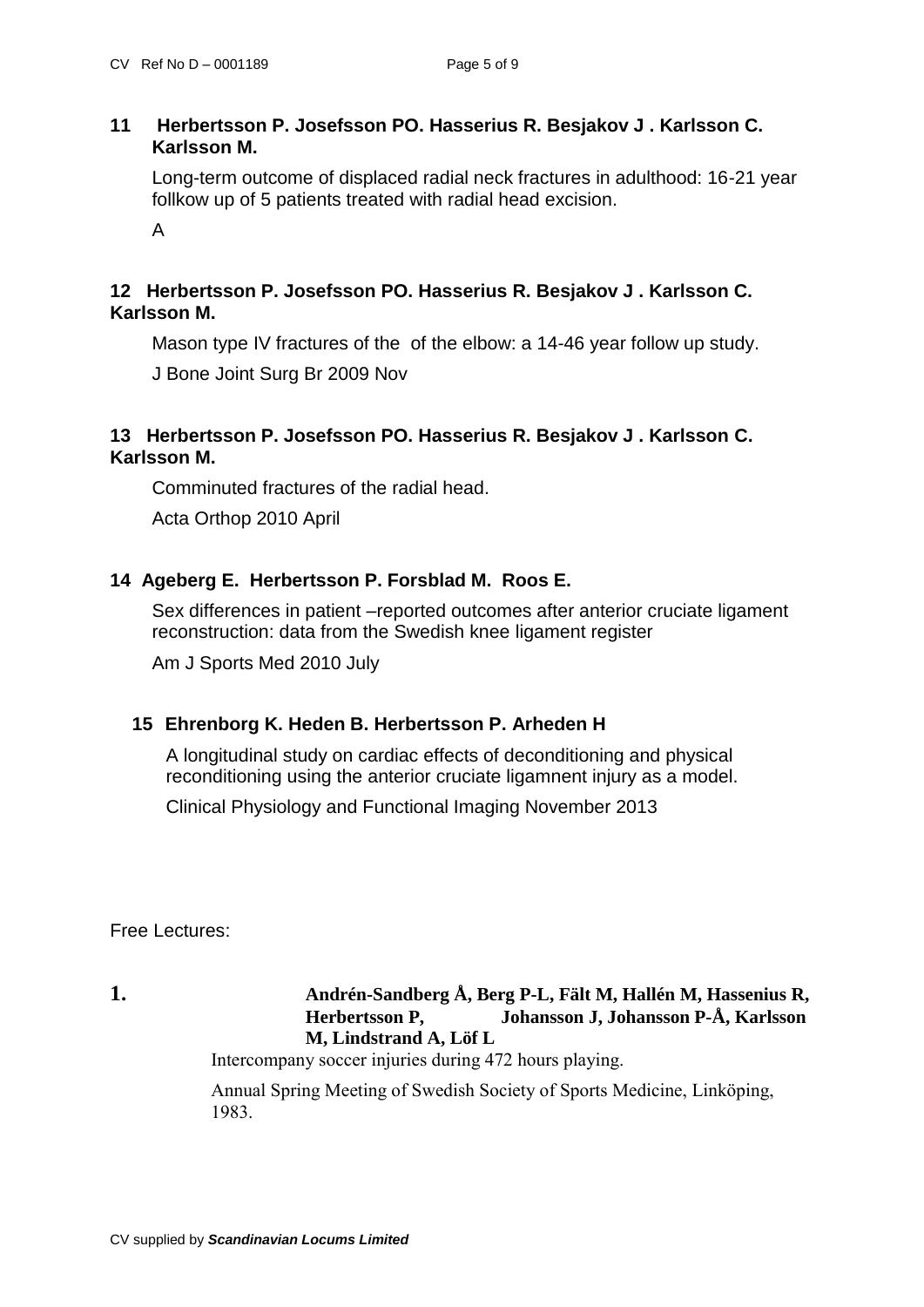|     | CV Ref No D - 0001189 |                | Page 6 of 9                                                                                                                                                                                                                                                   |
|-----|-----------------------|----------------|---------------------------------------------------------------------------------------------------------------------------------------------------------------------------------------------------------------------------------------------------------------|
| 2.  |                       | diagnosis.     | Herbertsson P, Andrén-Sandberg Å, Lindstrand A, Ryd L<br>Acute sports related anterior cruciate ligament injuries- early or delayed                                                                                                                           |
|     |                       |                | Annual Spring Meeting of Swedish Society of Sports Medicine, Åland, 1984                                                                                                                                                                                      |
| 3.  |                       |                | Herbertsson P, Andrén-Sandberg Å, Fagher B.<br>The effect of a calcium antagonist (verapamil) and a beta-adrenoceptor blocker<br>(atenolol) on physical performance.                                                                                          |
|     |                       |                | III World Conforence on Clinical Pharmacology & Therapeutics.                                                                                                                                                                                                 |
| 4.  |                       | arbetsförmåga. | Herbertsson P, Andrén-Sandberg Å, Fagher B.<br>Effekten av kalciumblockad och selektiv betareceptor blockad på fysisk                                                                                                                                         |
|     |                       |                | Svenska Läkarsällskapets Riksstämma, 1986.                                                                                                                                                                                                                    |
| 5.  |                       |                | Herbertsson P, Wahlström L, Havdrup T, Ros M.<br>Anterior cruciate ligament reconstruction with Leeds-Keio dacron graft.                                                                                                                                      |
|     |                       |                | Annual Spring Meeting of Swedish Society of Sports Medicine, Malmö, 1991.                                                                                                                                                                                     |
| 6.  |                       |                | Fagher B, Herbertsson P.<br>Die Wirkung von Verapamil und Atenolol auf die die Belastungstoleranz bei<br>Sportlern. Einen Doppelblinde Cross-over-Studie.                                                                                                     |
|     |                       |                | Rostocker Gespräch über Fragen der Hypertonietherapie, Ahrenshoop, 1991.                                                                                                                                                                                      |
| 7.  |                       |                | Herbertsson P, Hagert C-G.<br>Inklämning av n. radialis i överarmen hos idrottsmän - en differentialdiagnos.                                                                                                                                                  |
|     |                       |                | Svenska Läkarsällskapets Riksstämma, 1991                                                                                                                                                                                                                     |
| 8.  |                       |                | Herbertsson P, Andrén-Sandberg Å, Holgersson M, Lidfeldt J,<br>Moberg, Persson K, Reichardt L, Söderström M.<br>Prevalensen av TWAR-antikroppar är inte högre hos orienterare jämfört med<br>andra idrottare i Skåne.                                         |
|     |                       |                | Svensk Idrottsmedicinsk Förenings Vårmöte, Falun. 1993                                                                                                                                                                                                        |
| 9.  |                       |                | Herbertsson P, Adalberth K, Fridén T, Roos H, Ryd L,<br>Lindstrand A.<br>Anestesi vid artroskopisk kirurgi i knäleden - en randomiserad studie.                                                                                                               |
|     |                       |                | Svensk Idrottsmedicinsk Förenings Vårmöte, Falun. 1993                                                                                                                                                                                                        |
| 10. |                       |                | Herbertsson P, Christensson D, Rydholm U.<br>Results of non-operative and operative treatment of peri-prosthetic knee<br>fractures in patients with RA.                                                                                                       |
|     |                       |                | 7 th Congress of the European Rheumatoid arthritis surgical society, Oslo 1993.                                                                                                                                                                               |
| 11. |                       | infektion?     | Söderström M, Herbertsson P, Lidfeldt J, Persson K, Andrén-<br>Sandberg Å,<br>Oförklarlig prestationssvacka - är det en Chlamydia pneumoniae TWAR<br>En fall kontroll studie bland konditionsidrottare i Skåne.<br>Svenska Läkarsällskapets Riksstämma, 1993. |
|     |                       |                |                                                                                                                                                                                                                                                               |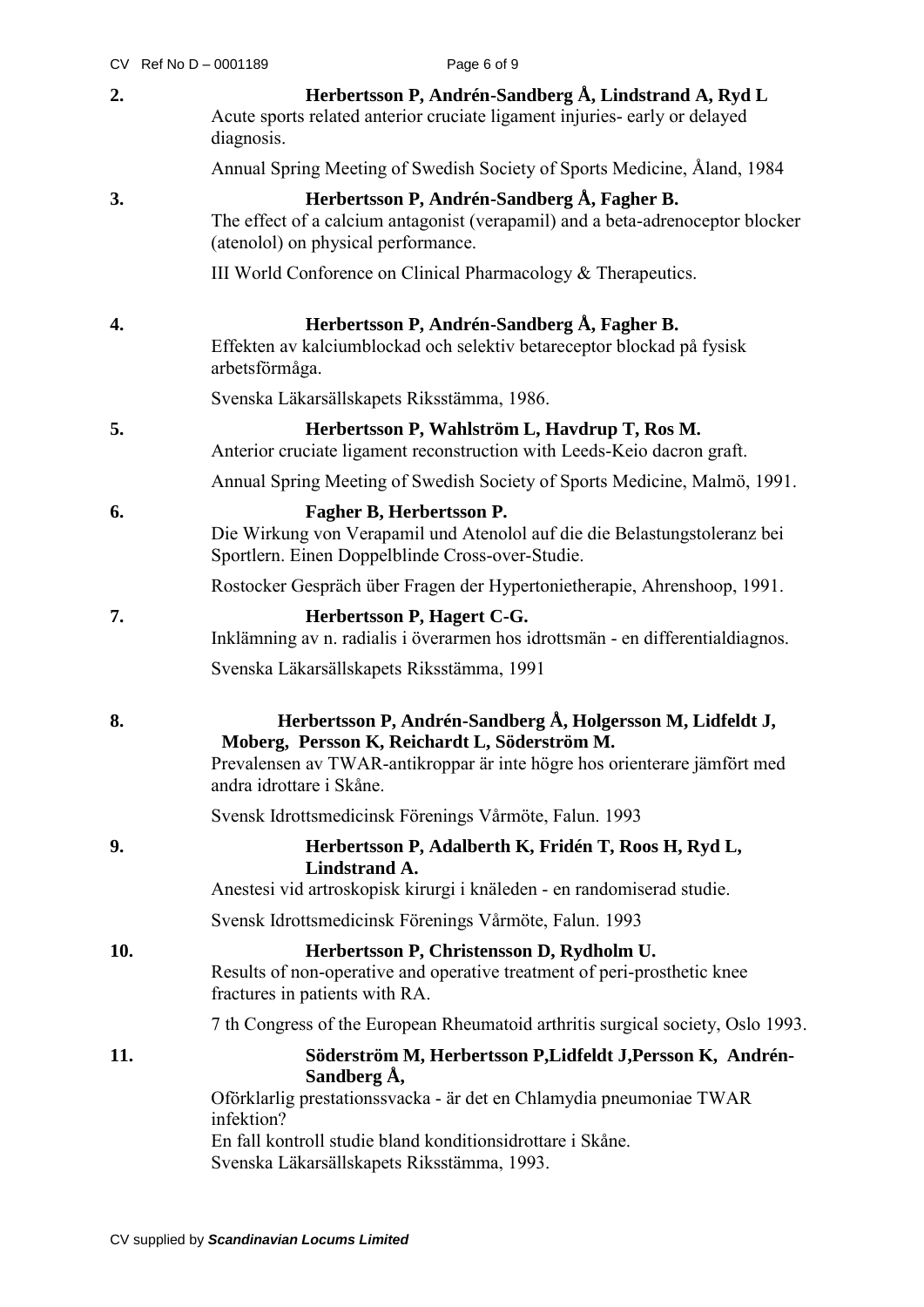|     | CV Ref No D - 0001189                                                     | Page 7 of 9                                                                             |
|-----|---------------------------------------------------------------------------|-----------------------------------------------------------------------------------------|
| 12. | <b>Aspenberg P, Herbertsson P</b><br>Do particles induce bone resorption. |                                                                                         |
|     |                                                                           | 5. Conference European Orthopaedic Researc Society 1995.                                |
| 13. |                                                                           | Herbertsson P. Josefsson PO. Hasserius R. Besjakov J. Nyqvist F, Karlsson M.            |
|     | follow up of in 61 cases                                                  | Early and delayed radial head excision following a fracture of the radial or $neck - a$ |
|     |                                                                           | Svensk Ortopediskt Årsmöte 2003 Västerås                                                |
| 14. |                                                                           | Herbertsson P. Josefsson PO. Hasserius R. Besjakov J. Nyqvist F, Karlsson M             |
|     |                                                                           | Non operatively treated displaced Mason type I fracture of the radial head.             |
|     |                                                                           | Svensk Ortopediskt Årsmöte 2003 Västerås                                                |
| 15. |                                                                           | Herbertsson P. Josefsson PO. Hasserius R. Besjakov J. Nyqvist F, Karlsson M             |
|     |                                                                           | Mason type IV fractures of the elbows a long term follow-up.                            |
|     |                                                                           | Svensk Ortopediskt Årsmöte 2004 Gävle                                                   |
| 16. |                                                                           | Herbertsson P. Josefsson PO. Hasserius R. Besjakov J. Nyqvist F, Karlsson M             |
|     |                                                                           | Conservative treatment of displaced two fragment fractures of the radial head.          |
|     | AAOS. Chicago 2006                                                        |                                                                                         |
| 17. |                                                                           | Herbertsson P. Josefsson PO. Hasserius R. Besjakov J. Karlsson M                        |
|     |                                                                           | Displaced Mason type I fractures of the radial head                                     |
|     | AAOS. Chicago 2006                                                        |                                                                                         |
| 18. | <b>Herbertsson P</b>                                                      |                                                                                         |
|     | Artrotomi vid armbågsoperationer                                          |                                                                                         |
|     |                                                                           | Symposium Svensk Ortopedisk Förenings årsmöte 2006 Varberg.                             |
| 19. |                                                                           | Herbertsson P. Ragnarsson C. Nyqvist F                                                  |
|     |                                                                           | Fasciotomi vid kronisk underbens smärta                                                 |
|     |                                                                           | Idrottsmedicinsk Förenings Vårmöte 2007                                                 |
|     | arbetsförmåga.                                                            | Effekten av kalciumblockad och selektiv betareceptor blockad på fysisk                  |
|     |                                                                           |                                                                                         |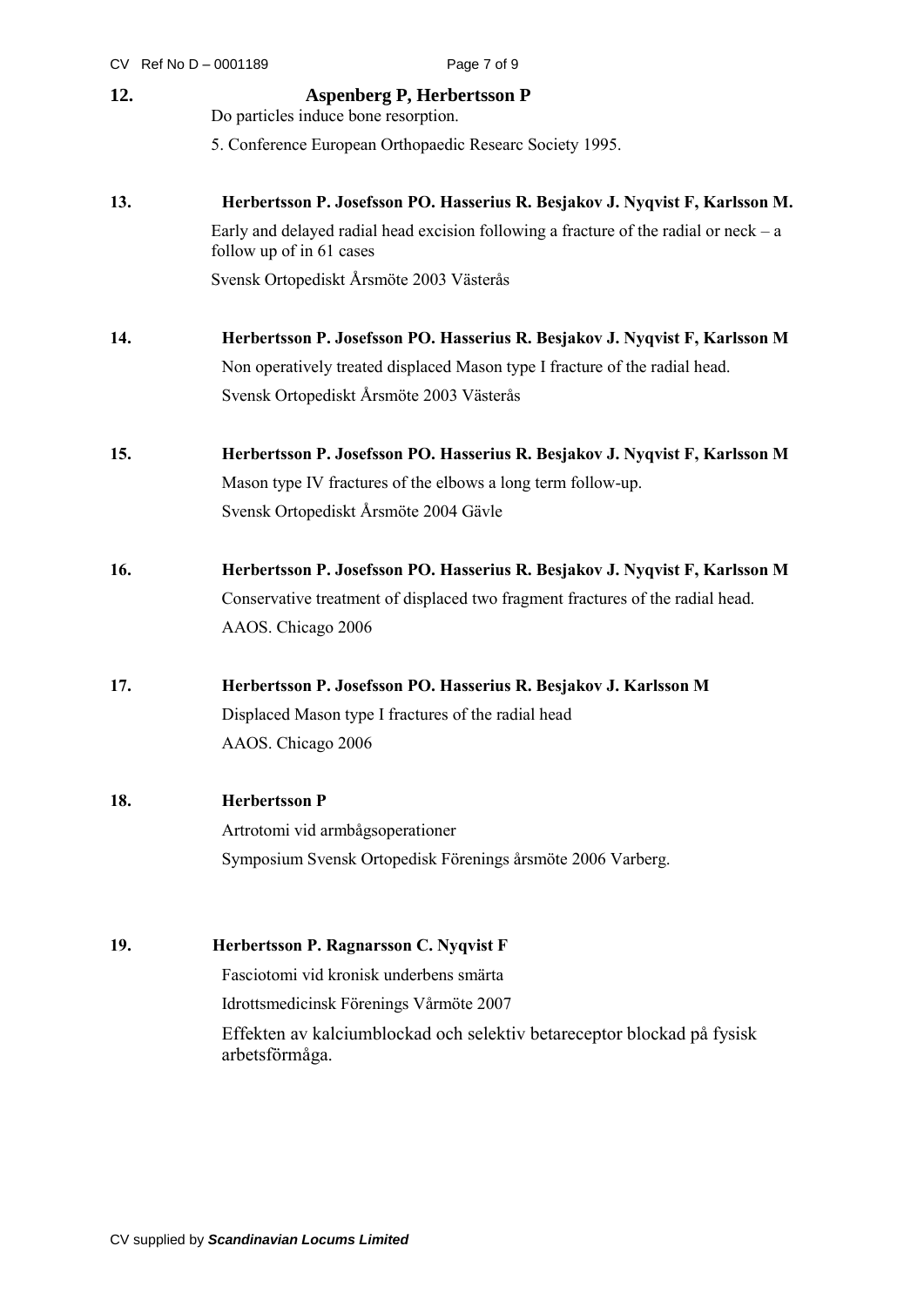# **Övrigt**

- 1.Ordförande Idrottsmedicin Syd, delförening för Läkarsällskapets sektion för idrottsmedicin, under åren 1987-1990, 1995- 1998, 2001 – 2003
- 2. Ordförande för arrangörsgruppen, Svensk Idrottsmedicinskt Vårmöte 1991 på MalmöMässan och 1998 på Star Hotell i Lund.
- 3. Arrangör av Idrottsmedicinsk dag, Malmö 1989.
- 4. Föreläsare i Symposium: Profylax och Rehabilitering av Idrottsskador, Lunds Universitet, okt 1987, jan och maj 1990.
- 5. Ledamot styrelsen för Svensk Idrottsmedicinsk Förening, 1991-1993 Suppleant i ovan 1989-1990, Ledamot 1993- . Vice ordf 1999-2001. Ordf 2001 - 2003
- 6. Handledare examensarbete Institutionen för sjukgymnastik:
	- a) Skador inom gångsporten och vad som kan göras för att förebygga dessa. 1989.
	- b)Förebyggande balansträning av fotbollsspelare. 1993.
	- c)Behandling av hälseneruptuer, sutur eller konservativ behandling. 1997
	- d)Löpanalys. 1999

7. Föreläsare i ortopedi på SK-kurs för allmän medicinare i akutvård 1993 – 1996, 1998 - 2003

- 8. Utbildning i Idrottsmedicin för Institutionen för sjukgymnastik, Lund, vt 1991 2008
- 9. Huvudansvarig för 5 poängs universitetskurs i Idrottsmedicin, kvällskurs, Lund, ht 1991.
- 10.Huvudansvarig för 5 poängs universitetskurs i Idrottsmedicin, kvällskurs, Lund, ht 1993.
- 11.Föreläsare Baltiska Gymnastikspelen 31/7-6/8 1994. Medicinska handikapp handikapp i gymnastiken ? Pär Herbertsson, Lars Kristén.
- 12.Lagläkare Landskrona BoIS spelåret 1991.
- 13.Lagläkare Lunds OK sedan 1991- t v.
- 14.Eget företag, Idrottsmedicisnsk Service HB sedan 1991, har medicinsk konsultation, har tillverkning av AV-hjälpmedel samt arrangerar kuser och föredrag.
- 15.Läkare för World Wide orienteering promotion under Veteran-VM i orientering i Skottland juli 1995, Sankt Petersburg juli 1996, Spanien 1997, Tjeckien 1998, Danmark 1999, Nya Zeeland 2000, Litauen 2001.
- 16.Läkare på Idrottshälsan i Lund 1993-1997
- 17. Förbundsläkarkompetens Sveriges Riksidrottsförbund sedan 1994 12 07.
- 19. Ansvarig Förbundsläkarutbildning steg 1 kurs, 1997, 1998 och 2002. Ansvarig steg 2 kurs 2005, 2006 och 2007 för Svensk Idrottsmedicinsk Förening
- 20. Ordförande Utbildningskommittén, Nordvästra Skånes Sjukvårdsdistrikt 1998-99.